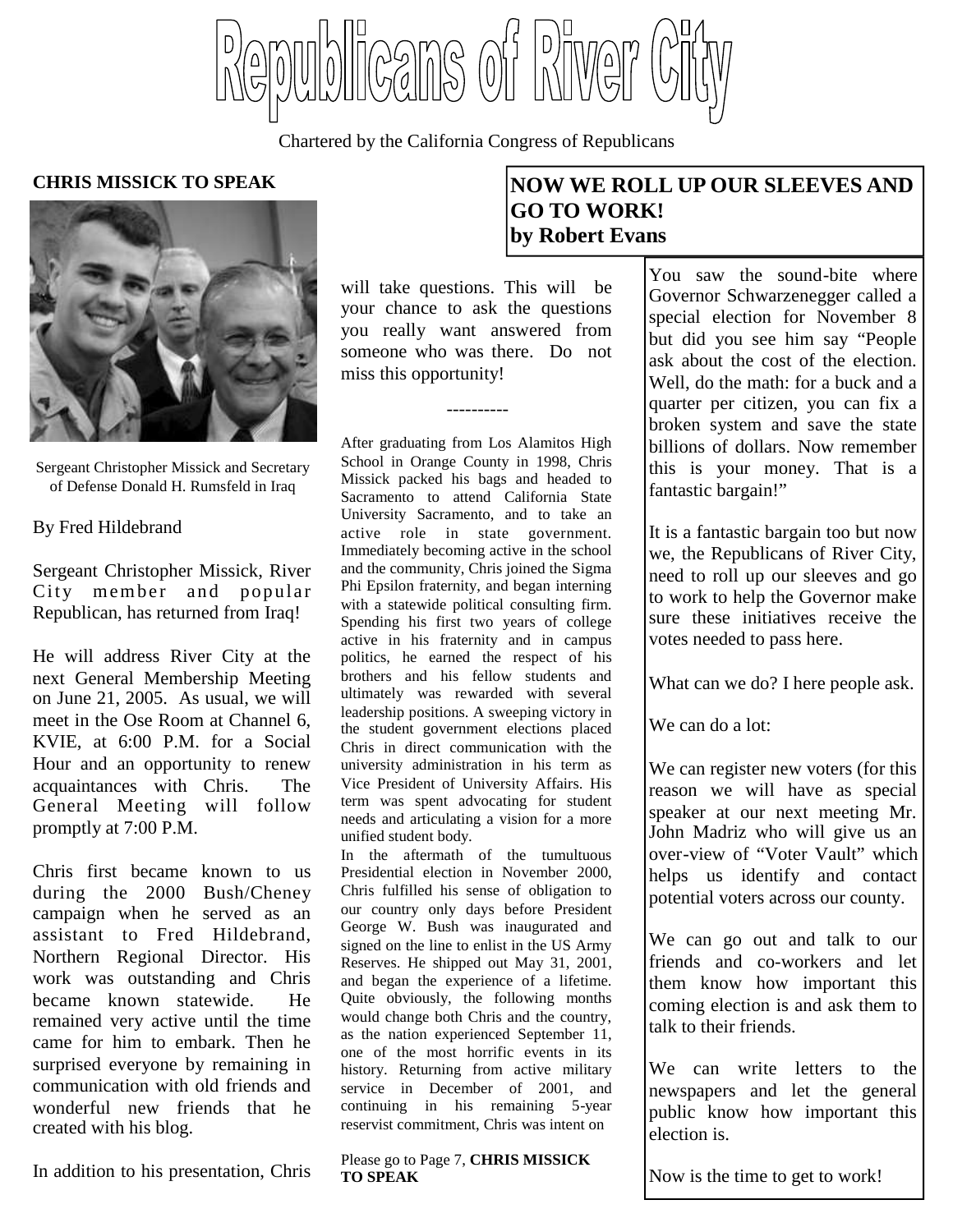**Page 2**



The Honorable Roger Niello

## **Governor's May Revise is Prudent**

This year's May Revision to the January Budget represents a welcome change from the last few years. For the first time in a while, the State has some additional unanticipated revenue, nearly \$4 billion. Thanks to a number of factors, not the least of which is the Legislature and the Governor's resistance to raising taxes over the last few years, the state's economy is strengthening and our revenues to the State are increasing. Yes, that's right, the state has realized increased revenues WITHOUT tax increases! In fact, unemployment figures are down a full point from this time last year, and workers' compensation costs are getting back under control. Businesses are thriving, adding new employees, and thus providing more and more tax receipts to the state.

Without the right leadership from the Governor, however, it's possible that this year's unanticipated new revenues to the state coffers could turn out to be a wolf in sheep's clothing. Some would even say that given the legislature's appetite for spending, it might be one of the worst things that could happen, given the state's ongoing "structural" deficit of about \$8 billion.

The problem is that when politicians see new money coming in, the natural tendency is to want to spend that money. The pressure to spend is overwhelming and comes from many different constituencies and special interests. The education coalition wants more money for education, the home health care workers want higher wages for their workers, and the transportation interests want more money to improve our transportation system and so on.

Through the green eyeshade of this former accountant, the truly appropriate thing to do would be to save all of the money for a rainy day or use it to payoff debts. But we need to be realistic. The reality is that the pressure to spend the new dollars is immense. So, short of complete fiscal restraint, the next best thing is fiscal prudence, and this is where I think the Governor showed excellent leadership in proposing this year's Budget and subsequent May Revise.

With the May Revise, it has become obvious that the Governor has taken note of our past budgetary mistakes and wants to avoid repeating them. The story has been well documented, but for the sake of this article, I'll tell it again. During the late 1990's and early 2000's, the state's coffers became full of one-time revenues that were committed by the legislature and the Governor to on-going programs. When the revenues disappeared following the dot.com crash, the programs stayed, and only through some creative accounting, borrowing, and massive raids on most of our state's special funds were we able to manage through the problem.

The problem is you can only do this for so long. At some point, the bill becomes due and for California, the "bill" has become known as the structural deficit that eventually has to be addressed. In simple terms, the structural deficit is the year-toyear gap between our revenues and our expenditures, and currently, California is required by law to spend about \$8 billion more than we take in.

This year's May Revise shows tremendous restraint. It uses the new revenues to pay down existing debts, restore funds to previously raided sources, including the Proposition 42 "sales taxes on gasoline"

transportation fund, and avoids new spending on new on-going programs that will further exacerbate our existing structural deficit.

In fact, the non-partisan Legislative Analyst said that "…the general approach of the administration—in particular, using most of the new revenues for repayment of debt or for onetime purposes—makes sense, given the formidable structural budget shortfall facing the state."

We can only hope that the legislature shows the same wisdom and restraint and that this year's budget process goes smoothly given the fact that we need to continue to work toward addressing our structural deficit. Approving the Governor's May Revise would be the right thing to do. But as I write, the spending lobby lurks the halls of the Capitol and the cries for additional spending continues.

But tell me what you think! I am happy to hear your opinions about how you believe the state should use the \$4 billion in new revenues. Please contact our Capitol office at 319-2005.

*Assemblyman Roger Niello represents the 5th Assembly District, including the cities of Citrus Heights, Folsom, and Sacramento, and the communities of Arden Arcade, Carmichael, Fair Oaks, Foothill Farms, Granite Bay, Natomas, North Highlands, and Orangevale.*

> "**Voter Vault" Training** (On line access to voter files)

Provided by Sacramento County Republican Party Precinct Chairman **John Madriz**

When: June 21, 2005 This training will start immediately after the Guest Speaker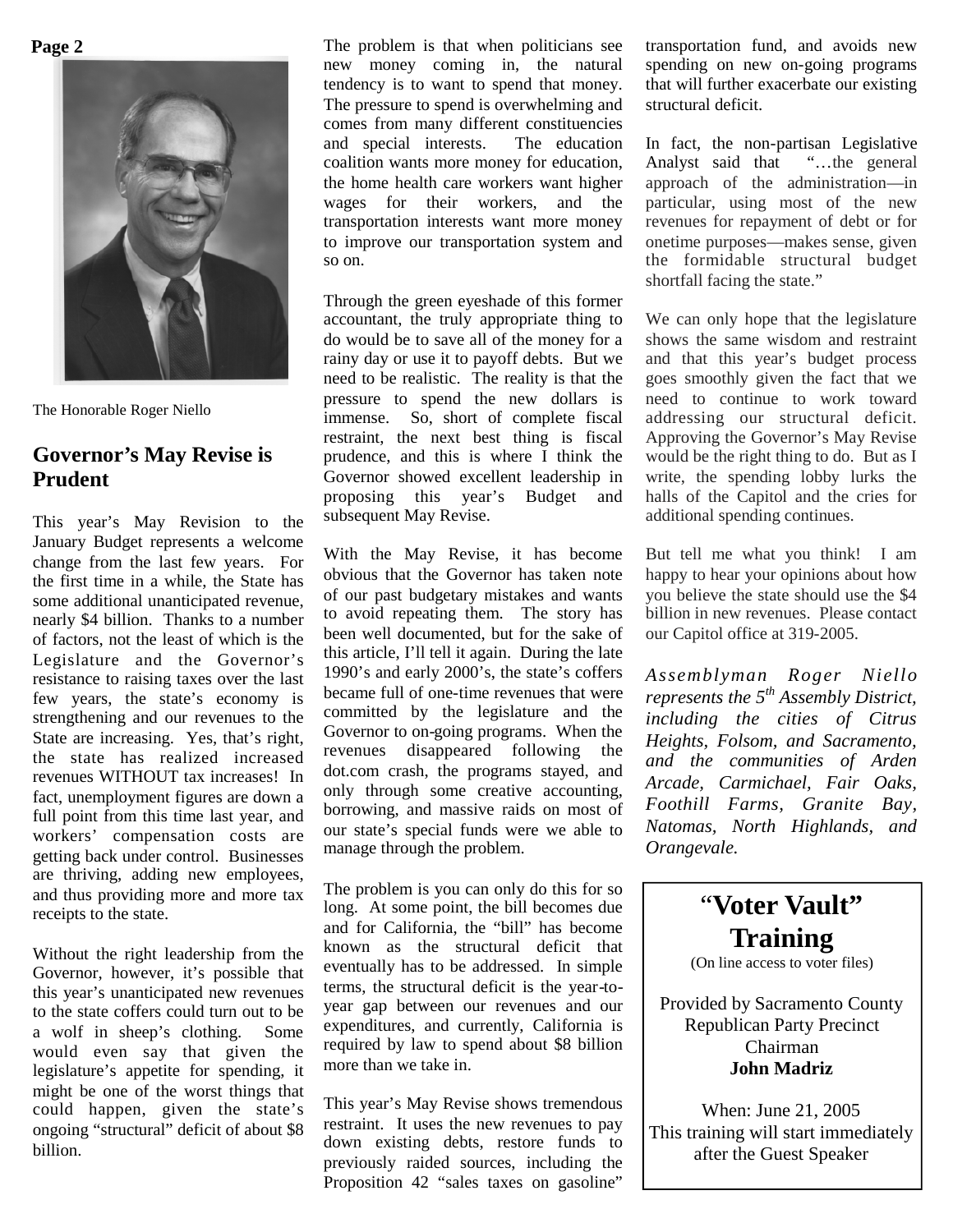## **Page 3**

## **REPUBLICANS OF RIVER CITY CONDUCT VOTER REGISTRATION FOR NEW CITIZENS**

Here are some pictures of our effort to register new citizens; we had a wonderful time and registered over 60 new citizens on May 18.





Our thanks go out to William Chan who headed up our voter registration effort.







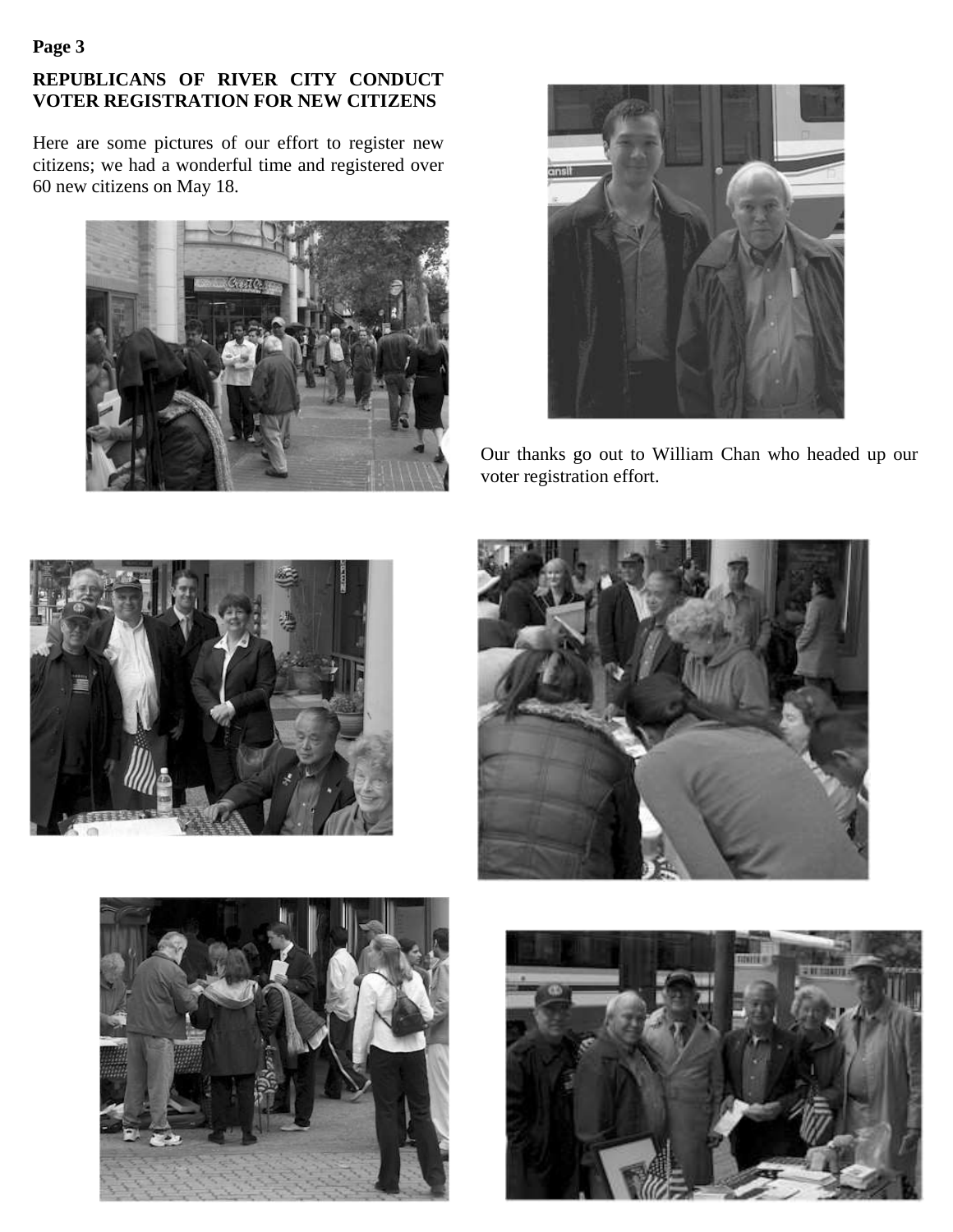

## Honorable Dave Cox

Dave Cox Senate Report: June 2005

## A Prisoner's Union

Just when you think you've seen it all, something so outrageous takes place that it leaves you shaking your head. As if there weren't enough special interest groups trying to influence legislation in Sacramento, a new group has announced it is forming a union to, as they claim, "educate voters and influence public policy." The group calls itself the "most oppressed segment of our population" and if successful, targets raising \$78 million a year through membership dues of \$60 a year (\$5 a month) to its eligible members and their families. Let me tell you that any special interest group that has \$78 million to spend on influencing public policy will have an impact on getting legislation passed in Sacramento. But what makes this new union so outrageous is the segment of the population they will represent. The newest union will represent California's prisoners and parolees.

That's right. Murderers, rapists, and convicted sex offenders believe they are oppressed and deserve a stronger voice in Sacramento through unionization and lobbying. The group will charge \$5 a month for dues - I guess the money will come out of the 75 cents an hour in taxpayer money the prisoners are paid while serving time in one of our state prison facilities. The new union will also open their rolls to the family members of prisoners who have served time in a California prison.

What makes this newest union so egregious is the audacity of these individuals to call themselves the most "oppressed segment of our population" Unlike those in our society who are oppressed because of nothing within their control, those who have broken the law(s) in this state have made the conscious choice to do so and have put themselves and their family members in this situation. Just in case you weren't aware - prisoners have plenty of rights. Not only do they get paid for their work, legislators have seen fit to allow some of these prisoners to be eligible for workers' compensation benefits. They also are eligible for free medical care. Unfortunately, the rolls of this new union for prisoners will continue to grow as people continue to ignore the laws of this state and are consequently incarcerated. While all of these individuals have rights, even though they are in prison, the thought of them unionizing is unconscionable. Will we see these prisoners striking for better working conditions, better pay and improved health care? It may sound ridiculous now, but if they achieve their \$78 million budget, anything is possible. Instead of a union to protect the interests of prisoners, a union to protect the interests and safety of law-abiding citizens would be much more appropriate. Currently the group has signed up approximately 500 members. The new union may never achieve their goal of becoming a high-powered lobby in Sacramento and throughout the state. But the very fact that someone has seen fit to try and organize them has taught me that I will never again assume that I have seen everything when it comes to the games people will play with the lives and pocketbooks of California residents. (Our thanks to Senator Bob Dutton of San Bernardino County for providing this article for the Cox Report).

## First Senate District News

On May 16th, the U.S. Supreme Court ruled that vintners around the country can sell their wines directly to consumers. The ruling overturned laws in 24 states that prohibited out-of-state producers from selling their libations by mail or over the Internet to anyone of legal age. The ruling in the vintner's favor could have a dramatic effect on wine sales across the country. And in no state will that effect be more positive than California, which produces 90 percent of the nation's wines. Small and medium sized wineries, like those in the First Senate District, stand to benefit the most. When the Pentagon announced the 2005 Base Realignment and Closure (BRAC) list on May 13th, for the first time it did not disproportionately reduce California bases or personnel. Not only were the two largest Air Force bases in northern California preserved (Beale and Travis), but the Sierra Army Depot in Lassen County was also untouched. We extend our congratulations to all those in Lassen County who worked hard to keep this vital installation open.

Quote Of The Week "The cause of America is in a great measure the cause of all mankind" - Thomas Paine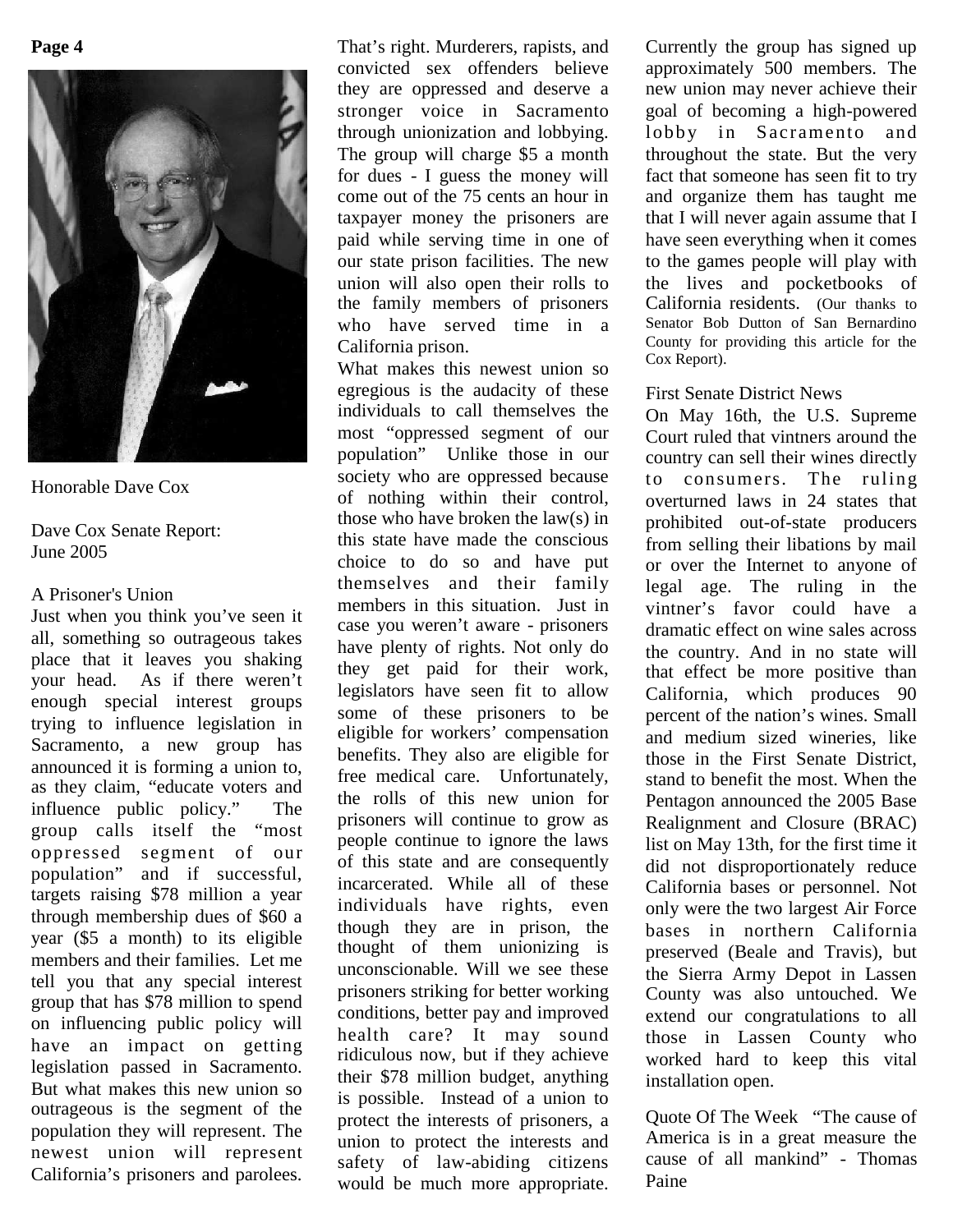

Schwarzenegger

#### **Governor Schwarzeneggers Address Calling a Special Election to Reform California**

Monday, 06/13/2005 05:01 PM

Good evening.

When you elected me governor, I made a promise. I said I would put California's financial house in order and reform a government that no longer listened to the people.

The most important thing we did last year was to save this state from bankruptcy... and we let the world know that California was once again open for business.

Today, our economy is growing, creating hundreds of thousands of new jobs.

Revenues are up.

Were putting money back into roads and transportation. Most important, we are investing more money in education than ever in our history three billion dollars more for education this year, fifty billion dollars total. Education spending is up eight percent this year.

But serious problems remain. We cannot continue a budget system that automatically spends a dollar ten for every dollar we take in.

Without reform, we are destined to

relive the past all over again 22 billion dollar deficits, higher car taxes, and the threat of bankruptcy. Some politicians say the answer is to raise taxes. They say, Bring back the car tax, Arnold. Raise the income tax. Get rid of Prop 13.

But I say no. I did not come to Sacramento and you did not send me here to repeat the mistakes of the past.

I know some people say, Arnold, why not wait until next year? Why have a special election now?

But how can we just stand around while our debt grows each year by billions of dollars? If you break your arm, you don't wait until your next physical. You get it fixed now.

That's why I say don't wait until next year or the year after because every year were adding billions of dollars in new debt.

Even if we reach a bipartisan agreement in the Legislature to bring about reform, constitutionally the people must still vote. There must still be an election.

People ask about the cost of the election. Well, do the math: for a<br>buck and a quarter per citizen, you<br>can fix a broken system and save buck and a quarter per citizen, you can fix a broken system and save the state billions of dollars. Now remember this is your money. That is a fantastic bargain! The state billions of dollars. Now<br>the state billions of dollars. Now<br>remember this is your money. That<br>is a fantastic bargain!<br>In my state of the state speech in<br>January. I said that if the

January, I said that if the Legislature did not act on reforms this year, the people of California would.

The people are the ones who wield the power. The people are the ones who can cut through the chains of  $\bullet$ politics and the past. It is from the people that a democracy gets its strength.

And millions of people have signed the petitions to reform the budget, education and redistricting.

Today was decision day, the deadline for a special election this November.

With those millions of people who signed petitions standing behind me, today I signed a proclamation calling for a special election.

I still hope the Legislature will join me, and we can go to the ballot together with a bipartisan plan.

Last year we accomplished so much because we worked together, Republicans and Democrats alike.

But one way or another, with the peoples help, there will be action this year.

With the peoples help there will be reform.

Our broken state government will be modernized and revitalized.

And you the people will be heard.

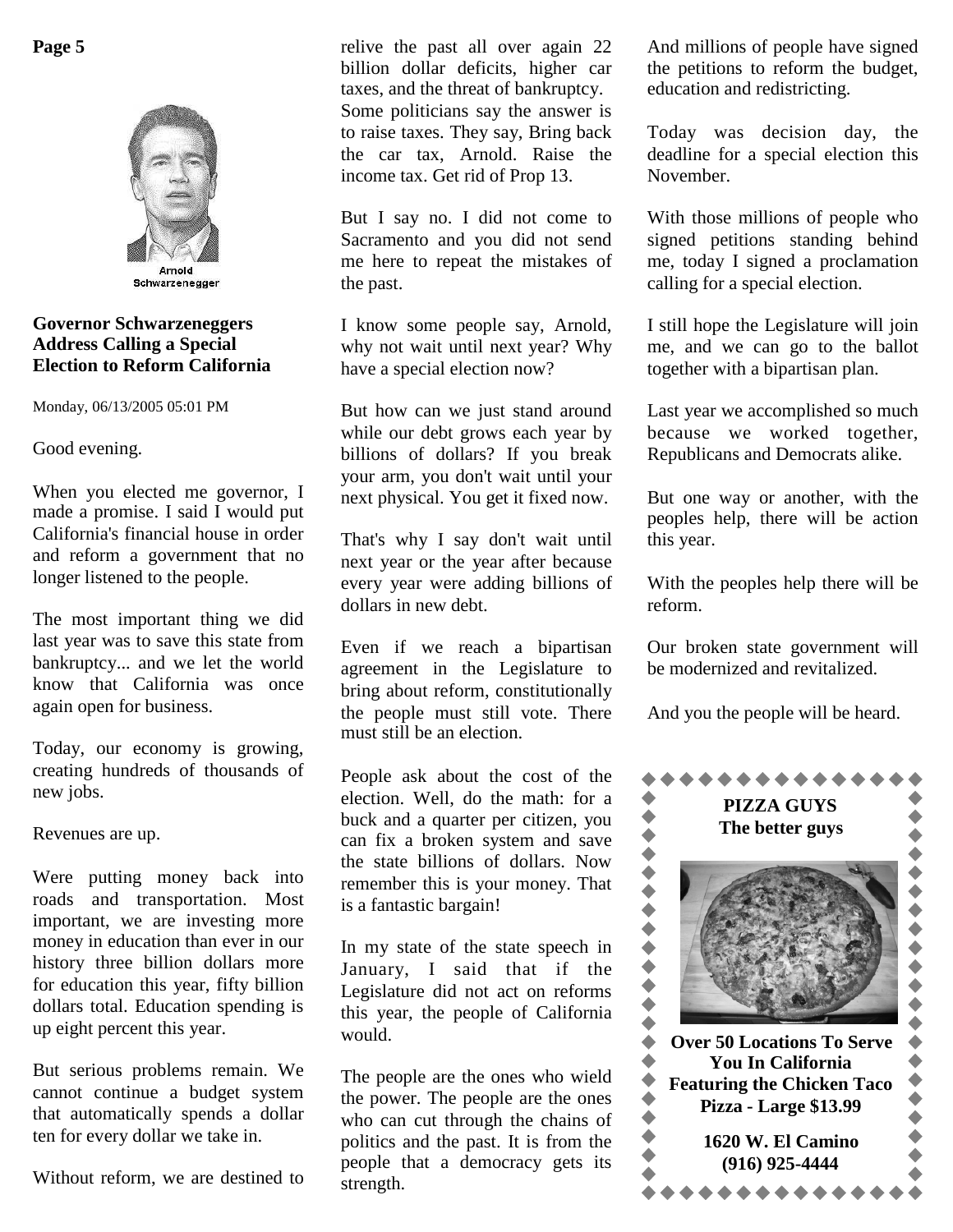

Thomas Friedman

## **The New York Time's Thomas Friedman on Globalization**

(Excerpted from CIO Insight Magazine, March 25, 2005)

In his new book, *The World Is Flat: A Brief History of the Twenty-First Century*, Thomas Friedman says the argument's over; globalization is here and it's good.

#### **Can we get more specific about who benefits and who loses?**

Imagine if America were the only country in the world, and there were only 100 people in America. We would have 80 knowledge workers and 20 manual laborers. And our manual laborers would be paid partly in relationship to the number of knowledge workers; that is, they're a fairly small pool. So if you want a nurse or if you want a factory assembly-line worker, if you want a nanny or if you want someone to work at McDonald's, there's actually rather a scarcity of them. So the wages of those people aren't going to be what the CEO makes, but they're also not going to be doing what the CEO does. Still, their wages aren't going to be flat, either, because they're going to be paid relative to the number of knowledge workers in our 100-person economy.

Now this imaginary world expands and there are two countries-America and China. China has 1,000 people, and we have a free-trade agreement with them. So now we have two countries in the world, and they are totally integrated with free trade. We have 80 knowledge workers and 20 physical laborers. China, with its 1,000 people, also has 80 knowledge workers, but they have 920 physical laborers.

Now we're in a two-country world with a total of 160 knowledge workers and 940 physical laborers. If you're one of those knowledge workers, you're going to do fine in this world. Why? Because the market for knowledge products has just expanded from 100 to 1,100. And, remember, knowledge people sell ideas and idea-based products, so they can be sold to everybody. When you make a copy of Microsoft Word, all 1,100 people can potentially buy it. If you're working on a factory line, there's only one factory that can buy your labor, and you're now competing for that one factory job, not with 20 anymore, but with 940 people.

So what does this mean? For knowledge workers, it means this is going to be a great world. You're going to do fine. You will have to move horizontally at most. Ideally, you're going to have a lot more companies that want to buy your product, and you won't have to move at all.

The people in the 940 pool-physical laborers-they have a real problem, and there's just no getting around it. They cannot move horizontally. They have to move vertically. They have to get into the pool of knowledge workers who sell their products to the 1,100, not just to the one. And that's why I have a whole chapter on "compassionate flatism," about how we need to think about bringing more people up because they can't just step sideways. So I'm not worried, frankly, about you, and I'm hopefully not worried about my kids. They're going to do fine. They're going to have a career that's very different from anything I may have ever contemplated, but they're going to do fine. But I do worry about John and Sue who are working in the furniture factory in North Carolina. This is not a good transition for them. They have a problem.

To be continued...

## **ON THIS DATE IN JUNE:**

June 3, 1884 - Rep. John Lynch (R-MS) a former slave, presides over the Republican National Convention.

June 5, 1956 - Republican federal judge Frank Johnson rules in favor of Rosa Parks in decision striking down "blacks in the back of the bus" law.

June 8, 1866 - U. S. Senate passes Republicans' 14th Amendment guaranteeing due process and equal protection of the law to all citizens; 94% of Republicans vote yes and 100% of Democrats vote No.

June 9, 1964 - Republicans condemn 14 hour filibuster against 1964 Civil Rights Act by U. S. Senator and former Ku Klux Klansman Robert Byrd (D-WV) who still serves in the Senate.





Volume 2005, Issue 6 P. O. Box 1635 Carmichael, CA 95609-1635

Editor: Robert S. Evans Telephone 359-5741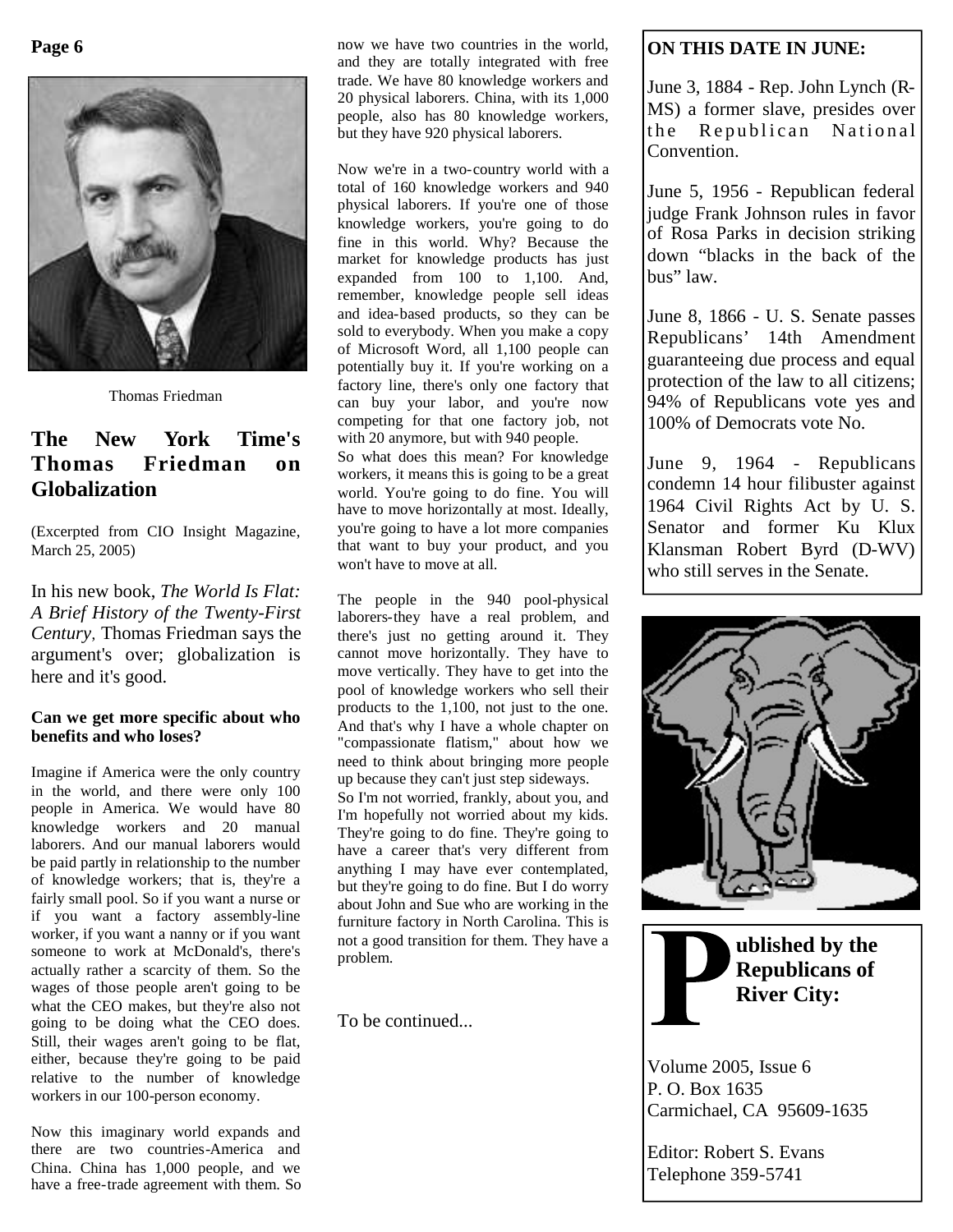**Page 7**

## **The President's Corner**



Republican Of River City President Carl Burton

"To compel a man to furnish contributions of money for the propagation of opinions which he disbelieves is sinful and tyrannical."

#### Thomas Jefferson

Unions spend big bucks on crooked and radical politicians, in support of senseless legislation and propositions, and opposing candidates, propositions, and legislation that YOU may support.

That's right. If you belong to a union, your union is collecting guaranteed money straight out of YOUR paycheck to spend on THEIR political favorites. Your money may be going to support people, policies, and legislation that you have ethical, moral, political, philosophical, and religious objections to. Is that right? NO!

In 1988, the Supreme Court unanimously ruled (Beck vs. Communication Workers of America) in favor of a man named Beck, who objected to his union's use of HIS money on politics.

Strangely, the unions never tell you of your Beck rights, and they'll try hard to discourage you from exercising them when you do find out.

Paycheck Protection was on the California ballot back in June of 1998 (Proposition 226) and it went down to defeat. Opponents' of 226, mainly unions, spent \$30 million to defeat it, while supporters could only muster \$3.5 million.

Unions are able to take their money from dues and fee payers across the country. Supporters had to ask for donations.

The question before us today is can we defeat the power of union money this coming November??

#### **CHRIS MISSICK TO SPEAK (Cont.)**

finishing school and preparing for his next stage in education. He received his BA in Government with an emphasis in Political Philosophy in May 2003, and by November of that same year, his Reserve unit was activated for service in Operation Iraqi Freedom.

Having gleaned innumerable lessons and life experiences over the course of his year long deployment to the Middle East, he returned in March 2005 to move forward in his life, his education, and his dedication to the community in which he lived. Most of all, he returned with a desire to personally meet and thank the great American patriots who made his experiences in Operation Iraqi Freedom a little easier.

Currently residing in Westminster, California, Missick is enjoying a much needed vacation and looking forward to hitting the road to meet the folks who represent the heart of American patriotism



Would you like to be a contributor to the Republicans of River City newsletter? If so, let us know about it!

Call us at 359-5741 and/or send an email to us at editor@sacrrc.com.

Would you be interested in placing an ad for your business, product or service in this newsletter?

The Republicans of River City newsletter is read by more than 750 Republicans and Republican policy supporters.

If you are interested in placing an ad in the Republicans of River City newsletter, contact Carl Burton at 916-359-5741 or send an email to editor@sacrrc.com.

Carl will discuss ad rates and the terms and conditions of advertising in our newsletter with you. We look forward to helping you reach new customers with your ad.

# **FYI**

What Governor Schwarzenegger is proposing in his California legislative redistricting plebiscite would rectify a wrong. Consider the 2002 election - and the percentage of votes cast for Republican congressional candidates compared with the percentage of congressional races won by Republicans.

In 2002, with congressional districts drawn exclusively by Democrats, Republican candidates for congress statewide won 46 per cent of the two party vote, but elected won only 37 per cent of the congressional races (that equals five seats in the House of Representatives.)